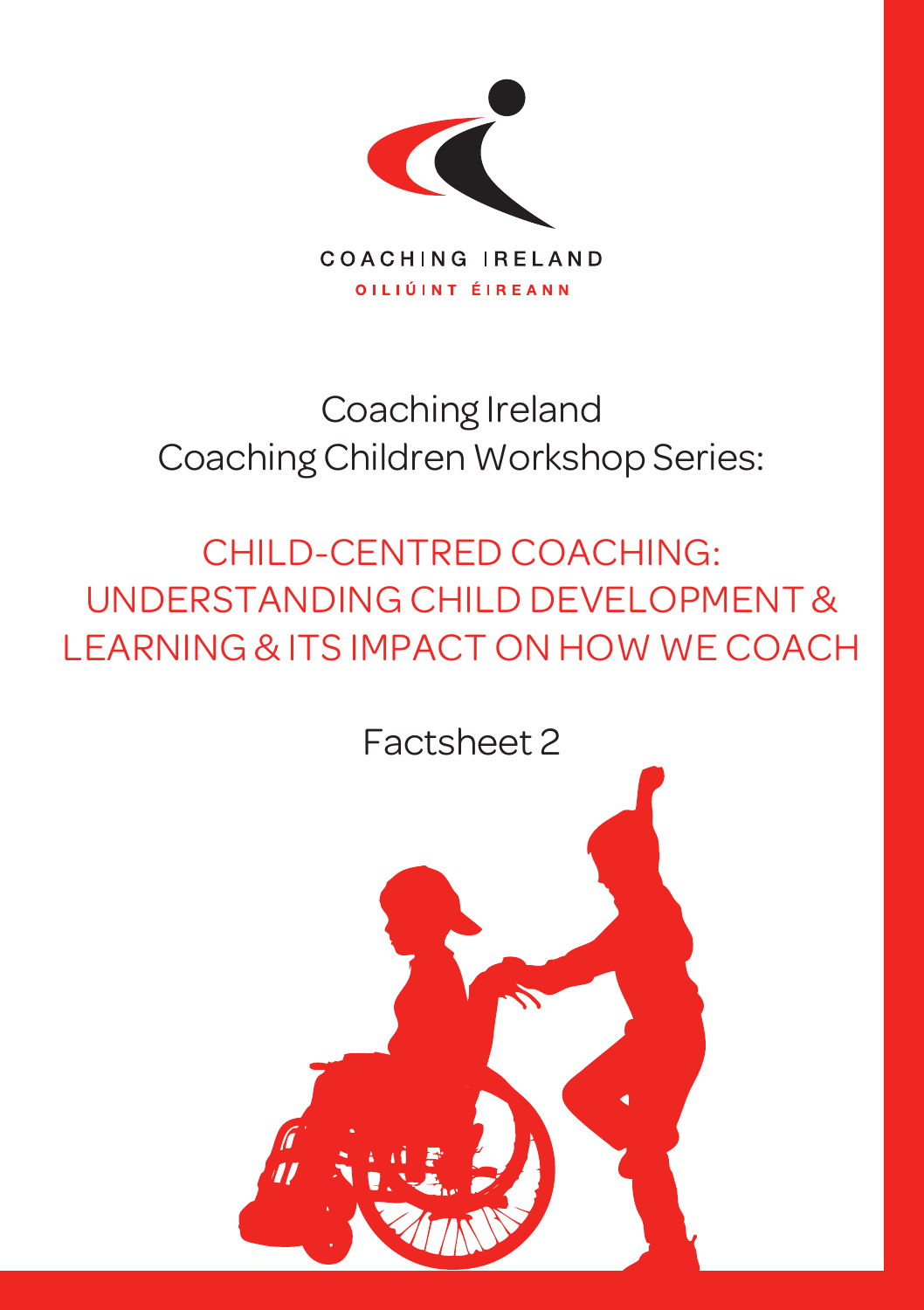## **CONTENTS**

| Let's Get Real Task 1 - My Approach to CoachingPage 5 |  |
|-------------------------------------------------------|--|
|                                                       |  |
|                                                       |  |
|                                                       |  |
|                                                       |  |
| Let's Get Real Task 2 - My Coaching Toolkit  Page 12  |  |
|                                                       |  |
| Let's Get Real Task 3 - Positive Behaviour            |  |
|                                                       |  |
|                                                       |  |

Developed for Coaching Ireland by: Lea-Cathrin Dohme & Sergio Lara-Bercial Leeds Beckett University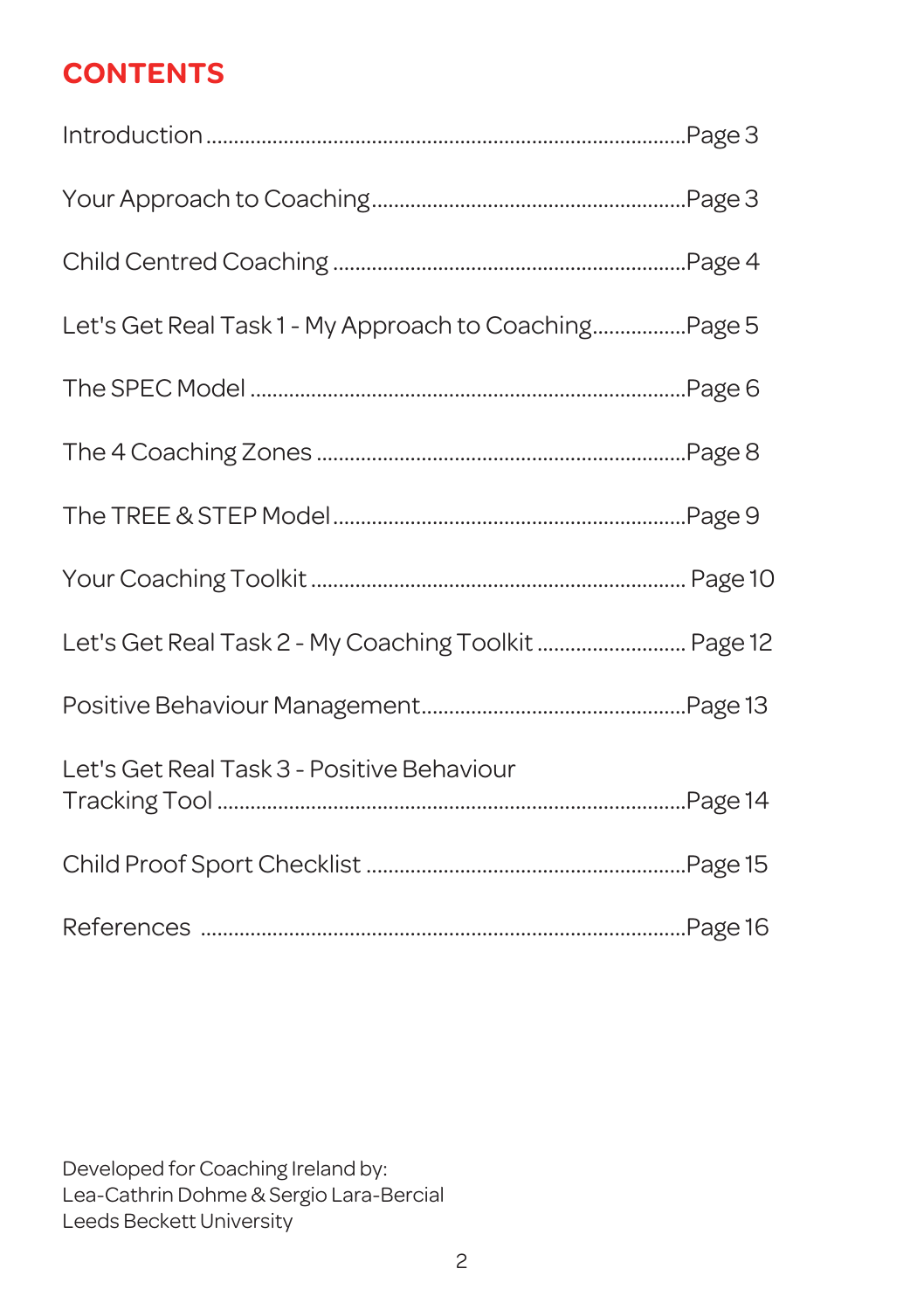## **COACHING CHILDREN SERIES: WORKSHOP 2 INTRODUCTION**

This factsheet aims to provide you as the coach with information on child development and to consider your own approach to coaching and coaching skills for the development of child appropriate sport and physical activity programmes. It aims to help you explore your coaching approach and values. Identify the key milestones in human development using the SPEC model (Social, Physical, Emotional,Cognitive). Identify howthis developmentimpacts on your coaching practice.Understand basic learning theories and learn howto apply them to your practice, and identify key coaching skills that will allow you and each child to enjoy and get the most from your sessions.

We know that sport and physical activity, when delivered appropriately, can have a positive impact on children's physical, personal and social development. However, we have to strive to create the right conditions to enable this positive development to happen.

## **YOUR APPROACH TO COACHING**

Being a coach can be challenging. You constantly have to make decisionswhich impact not only on yourself but also on the children that you work with. You are asked to find the right balance between child development, winning, fun and challenge. To be able to do all of this effectively and in a consistent manner, it is important that you are clear on your approach to coaching.

#### What is your approach to coaching?

An approach to coaching:

- is a statement of your values and beliefs in relation to effective coaching
- consists of your major objectives and the principles that you adhere to in order to meet your objectives
- guides how you behave and interact with the children you coach
- gives insight into your approach to child development
- is based on your experiences, knowledge, values, opinions and beliefs
- helps you to make ethical decision
- promotes quality and consistency in your coaching behaviours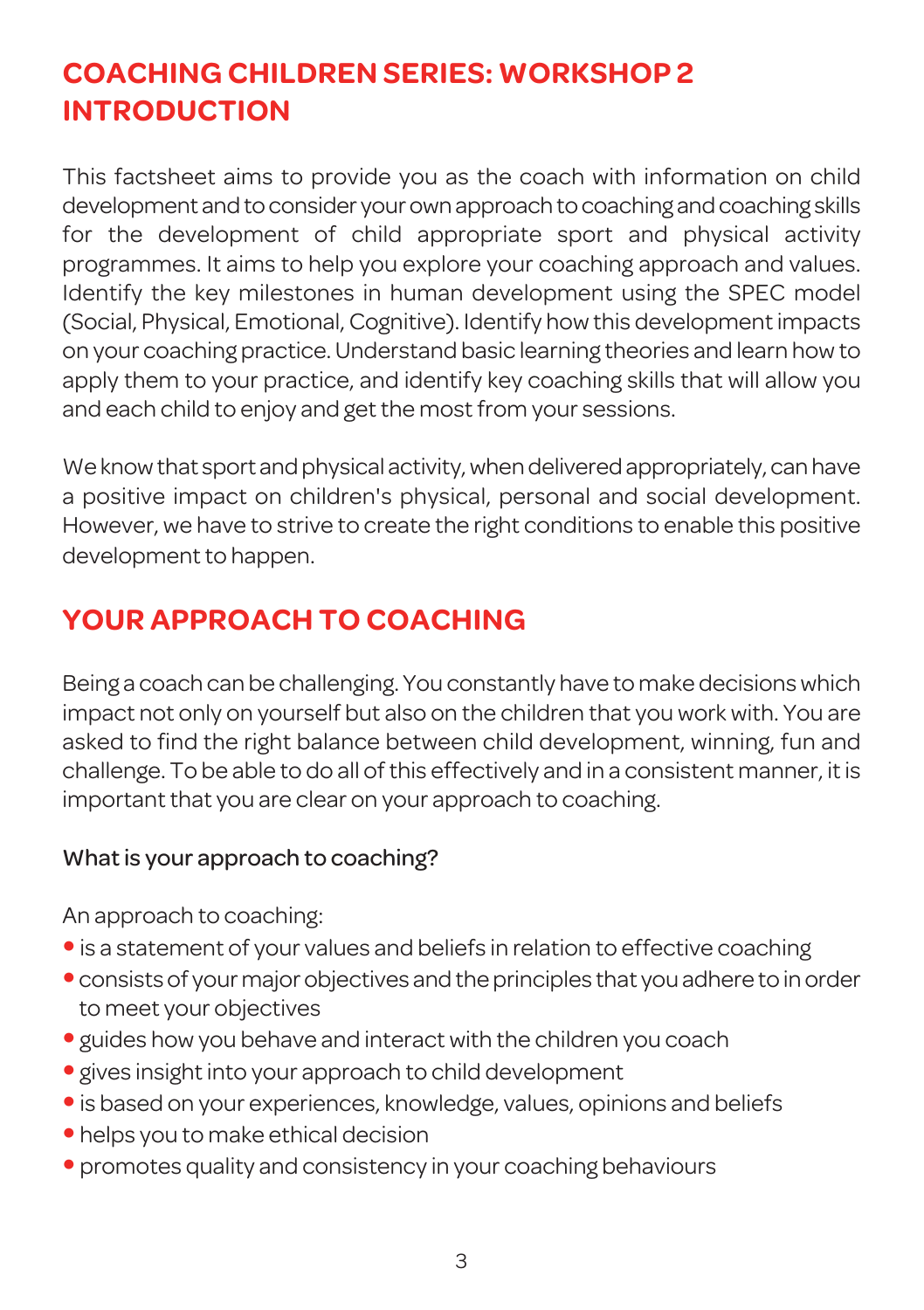Everyone has a specific approach to coaching but not everyone takes the time to examine it. If you have not examined it, your coaching approach will be at a subconscious level. This will still impact on your coaching behaviours, but can potentially create a mismatch between what you say and what you actually do when coaching. To ensure that it is appropriate and effectively guides you, let's make it conscious!

#### Exploring your approach to coaching at three levels:



What are your key 'life values'?





Why do you coach? How do you believe coaching should work?

#### Now,take a step back and ask yourself:

- How well do your (and your club's) behaviours and actions match your statements?
- Is there anything you need to change in your approach to coaching or your coaching behaviours?

## **TIP**

Your key values and beliefs should apply across the board of behaviours that you engage in. Nevertheless, they need to adjust and be adapted depending on the needs of the children that you coach. When working with other coaches, you do not need to agree on everything, however your coaching approaches should complement, not contradict, each other.

## **CHILD-CENTRED COACHING**

#### What is Child-Centred Coaching?

Coaching that is fully geared towards fulfilling the needs and wants of the child and not to the adults, the club, the NGB or any other institution.

To coach in a child-centredway, coaches musttake into accountwhat children want out of sport (see factsheet 1) and their individual developmental needs.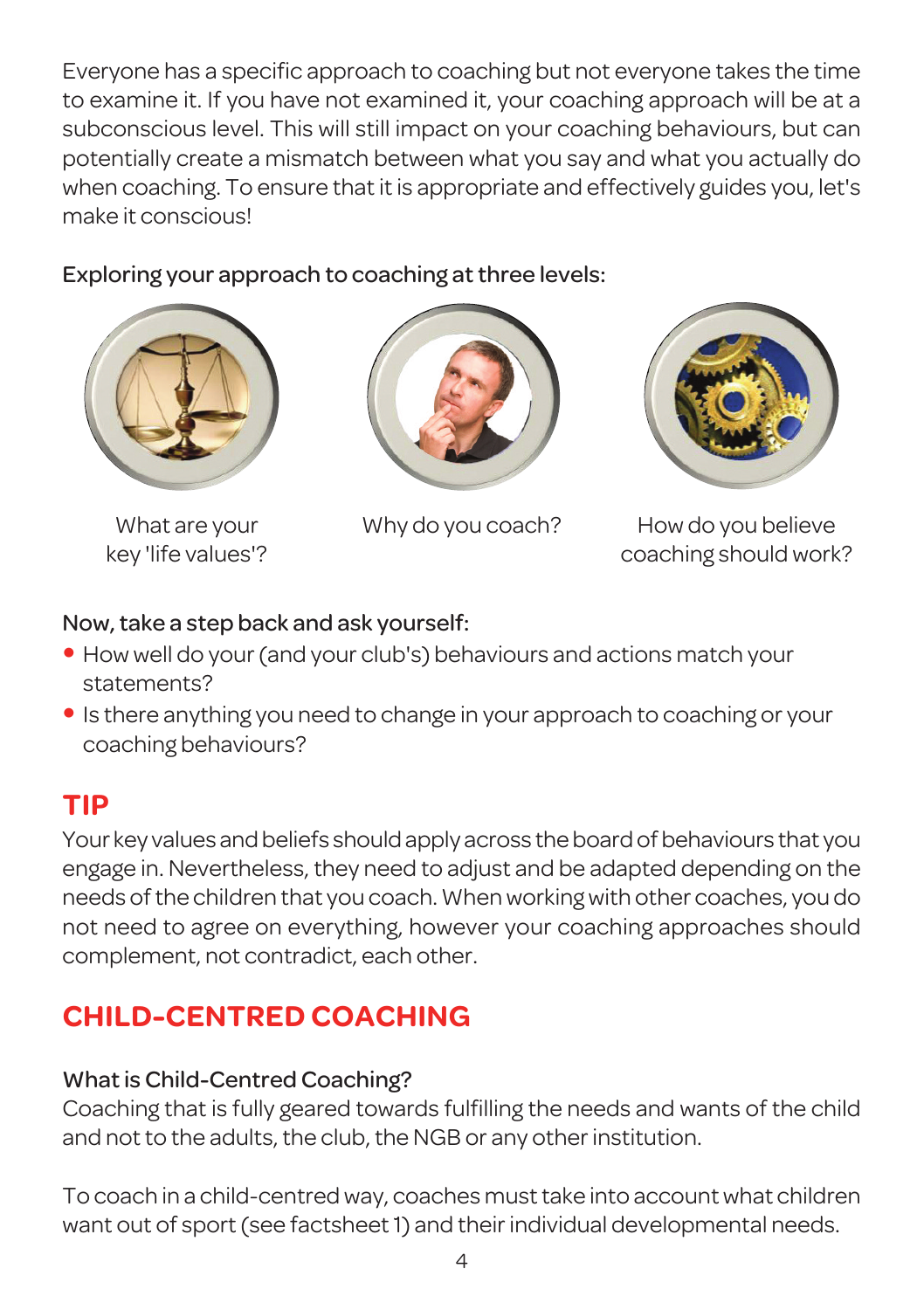## **LET'S GET REAL TASK 1 - MY APPROACH TO COACHING**

This task is designed to help you reflect further on your approach to coaching and give youa chance toexplore ifitmatches the approachof your club. Itwill alsohelp you to consider if your actions support your approach or if there is a mismatch and what you can do about it.

|                                               | YOUR COACHING<br><b>APPROACH</b><br>Write here your<br>answers to the<br>questions on the left<br>hand column. | <b>YOUR CLUB'S</b><br>Write here what<br>you think your clubs<br>approach is like and<br>how it matches yours. | <b>YOUR ACTIONS</b><br>Here you need to<br>look at yourself in<br>the mirror and think<br>if each of your actions<br>around coaching are<br>aligned with your<br>stated approach. | THE FUTURE<br>Based on all you<br>have written to the<br>left of this column<br>write about the<br>things you may<br>want to continue<br>to do, do more of<br>or stop doing. |
|-----------------------------------------------|----------------------------------------------------------------------------------------------------------------|----------------------------------------------------------------------------------------------------------------|-----------------------------------------------------------------------------------------------------------------------------------------------------------------------------------|------------------------------------------------------------------------------------------------------------------------------------------------------------------------------|
| <b>What are</b><br>your key 'life'<br>values? |                                                                                                                |                                                                                                                |                                                                                                                                                                                   |                                                                                                                                                                              |
| Why do you<br>coach?                          |                                                                                                                |                                                                                                                |                                                                                                                                                                                   |                                                                                                                                                                              |
| How do you think<br>coaching should<br>be?    |                                                                                                                |                                                                                                                |                                                                                                                                                                                   |                                                                                                                                                                              |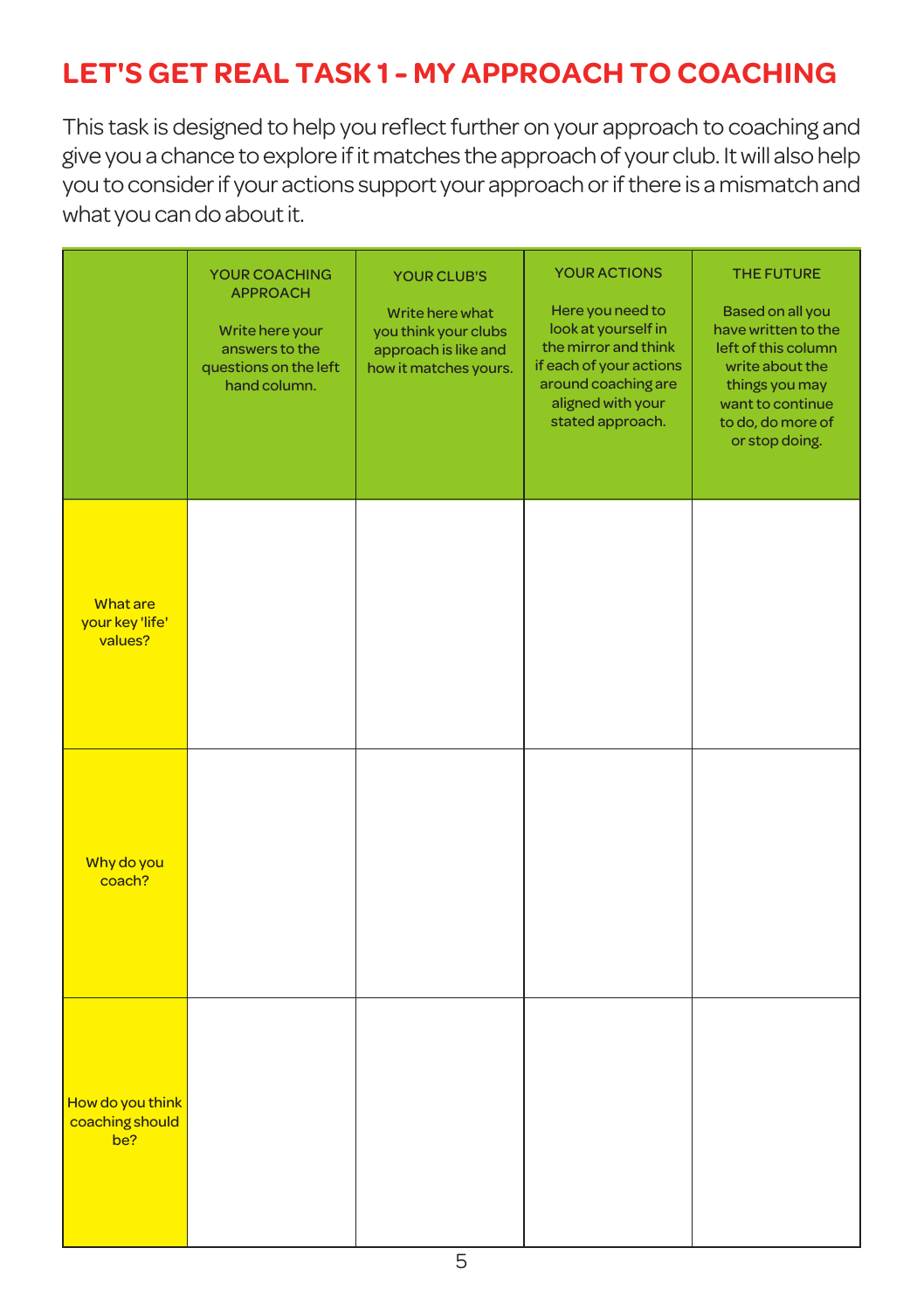### **THE SPEC MODEL** Walk the Beams with each Child, don't Sprint the Beams

The SPEC model (Figure 1) of child development provides a 'whistle stop tour' of the stages children and young people go through from birth to maturity. Children develop along four beams: The Social, Physical, Emotional and Cognitive Beam. Typically, coaches take into account the Physical beam of child development, but not think too much about the other three. However, as coaches we have the duty to deliver activities that are developmentally appropriate for all four beams. See table 1.



Figure 1: The SPEC Model of Child Development.

#### The purpose of the SPEC model is for you to understand that:

- a) children have to go through each stage of the beams
- b) that there is no magic wand to fast-track them through them
- c) each child will develop through the stages at differing rates as it is an individual process
- d) that it is your job to plan, deliver and evaluate your sessions at the right level of demand in all four areas for the children you coach.

#### It is important to bear in mind that:

Children will develop at different rates and we are bound to have a great level of variability within the groups we coach.

- Children will be at different stages in different beams.
- In assessing a child's development,we have to go beyond chronological age. There are three ages for each child:
	- Chronological: From birth to now
	- Biological: Based on the child's maturity
	- Training Age: Based on how long they have been involved.

All our sessions and the activities within them contain elements that challenge children in these four beams. As children develop, they progressively travel along the beams until they become a fully mature, functional adult. Saying that a session or an activity is or is not working well is not enough. If we don't identify the reasons why, we have no chance of either replicating success or addressing the issues. In the main, the answer to the question 'Why is this working/not working?' lies within one or more of the beams.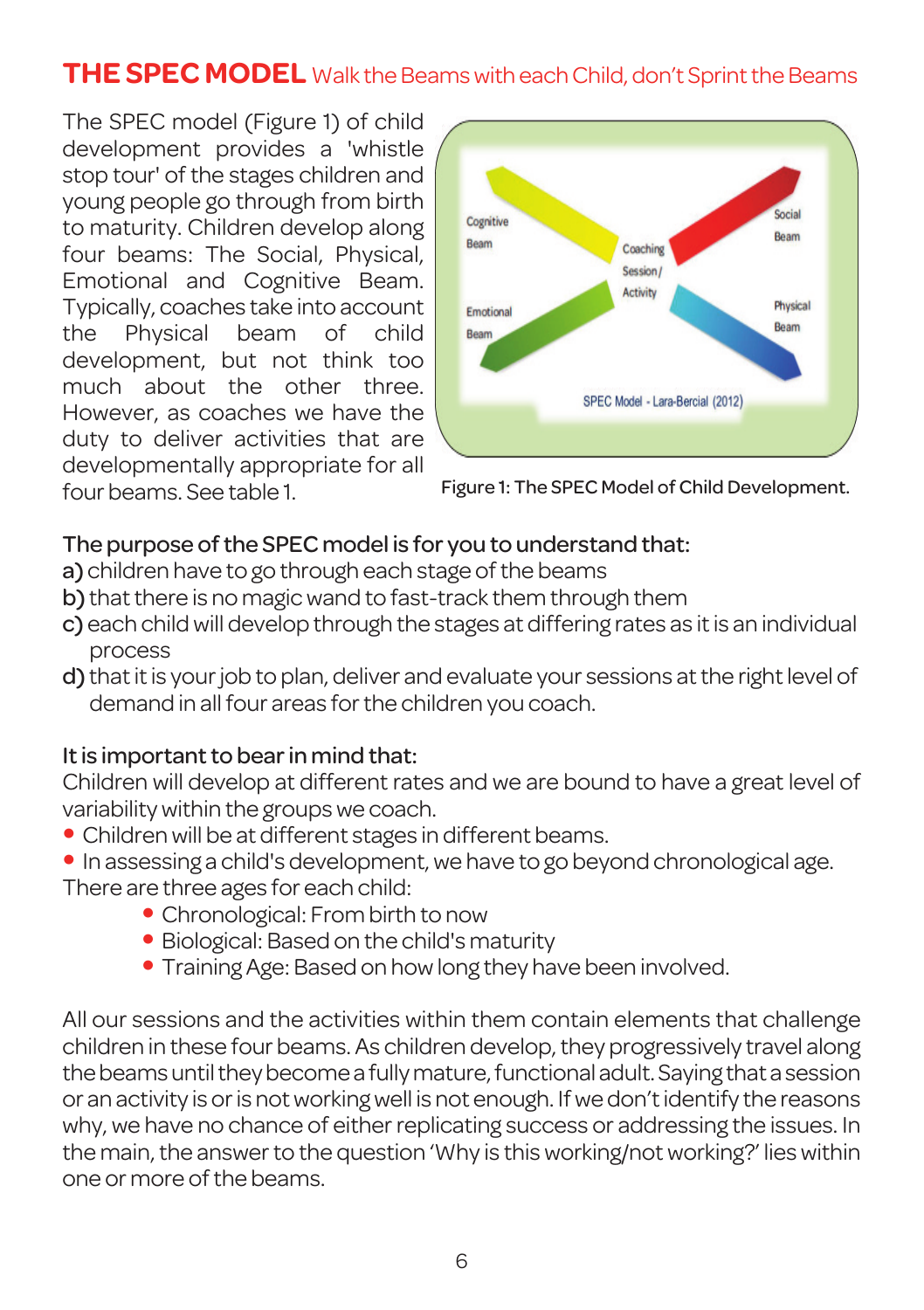## **TABLE 1: THE SPEC MODEL OF DEVELOPMENT KEY MILESTONES AND IMPLICATIONS FOR COACHING**

| <b>SOCIAL</b>                                                                                                                                                                                                                                                                                                                                                                                                                                                                                                                                                                                                                                                                                                                                                                                                                                                                                                                                                                                                                                                           | <b>PHYSICAL</b>                                                                                                                                                                                                                                                                                                                                                                                                                                                                                                                                                                                                                                                                                                                                                                                                                                                                                                                                                                                                                                                                                                                                                                                                                                                                        | <b>EMOTIONAL</b>                                                                                                                                                                                                                                                                                                                                                                                                                                                                                                                                                                                                                                                                                                                                                                                                                                                                                                                            | <b>COGNITIVE</b>                                                                                                                                                                                                                                                                                                                                                                                                                                                                                                                                                                                                                                                                                                                                                                                                                                                                                                                                                                                                                                                                                                                                                                                                                                                                         |
|-------------------------------------------------------------------------------------------------------------------------------------------------------------------------------------------------------------------------------------------------------------------------------------------------------------------------------------------------------------------------------------------------------------------------------------------------------------------------------------------------------------------------------------------------------------------------------------------------------------------------------------------------------------------------------------------------------------------------------------------------------------------------------------------------------------------------------------------------------------------------------------------------------------------------------------------------------------------------------------------------------------------------------------------------------------------------|----------------------------------------------------------------------------------------------------------------------------------------------------------------------------------------------------------------------------------------------------------------------------------------------------------------------------------------------------------------------------------------------------------------------------------------------------------------------------------------------------------------------------------------------------------------------------------------------------------------------------------------------------------------------------------------------------------------------------------------------------------------------------------------------------------------------------------------------------------------------------------------------------------------------------------------------------------------------------------------------------------------------------------------------------------------------------------------------------------------------------------------------------------------------------------------------------------------------------------------------------------------------------------------|---------------------------------------------------------------------------------------------------------------------------------------------------------------------------------------------------------------------------------------------------------------------------------------------------------------------------------------------------------------------------------------------------------------------------------------------------------------------------------------------------------------------------------------------------------------------------------------------------------------------------------------------------------------------------------------------------------------------------------------------------------------------------------------------------------------------------------------------------------------------------------------------------------------------------------------------|------------------------------------------------------------------------------------------------------------------------------------------------------------------------------------------------------------------------------------------------------------------------------------------------------------------------------------------------------------------------------------------------------------------------------------------------------------------------------------------------------------------------------------------------------------------------------------------------------------------------------------------------------------------------------------------------------------------------------------------------------------------------------------------------------------------------------------------------------------------------------------------------------------------------------------------------------------------------------------------------------------------------------------------------------------------------------------------------------------------------------------------------------------------------------------------------------------------------------------------------------------------------------------------|
| • The 2 key elements<br>here are: the ability of<br>children to understand<br>their place in society; and<br>the rules by which society<br>operates.<br>• Children start by being<br>very self-centred and<br>unable to share, work<br>cooperatively to<br>becoming progressively<br>more able to do so and<br>actually enjoy it!<br>• For the coach, this may<br>mean that very young<br>children may not be<br>ready to work in groups or<br>to complete tasks that<br>require high amounts of<br>cooperation or<br>collaborative thinking. It<br>may mean that some<br>children appear selfish<br>and self-centred, but that<br>this doesn't mean they<br>are 'bad children'.<br>• They also take time to<br>understand the<br>difference between their<br>performance and the<br>team's, other people's<br>roles and how to work<br>together for a common<br>goal even if this means<br>sacrificing your own.<br>• Children will naturally<br>form cliques. The coach<br>has to strategically<br>organise activities to<br>encourage cross-clique<br>relationships. | • Children - grow from<br>the head down and their<br>proportions change over<br>time; - develop from the<br>centre out and from<br>proximal to distal and are<br>able to control big<br>muscles first and over<br>parts of the body closer<br>to the midline; - grow fast<br>for the first few years of<br>their life. Then they go<br>through a period of slow<br>growth until they reach<br>puberty.<br>• It is important to realise<br>that - during periods of<br>rapid growth, motor<br>coordination may be<br>impaired; - they may<br>struggle initially to isolate<br>the muscles they need to<br>use to perform a specific<br>action and may use more<br>muscles than they need.<br>This can make them<br>appear uncoordinated.<br>• Prior to puberty gains in<br>strength are mostly<br>achieved through<br>improvement in the<br>central nervous system.<br>So working with heavy<br>loads is not<br>recommended.<br>• Strength develops<br>before dexterity and we<br>need to be careful not to<br>ask them to do something<br>that requires an amount<br>of dexterity or accuracy<br>before they are ready.<br>• Children's energy<br>systems will not fully<br>develop until their teens.<br>• Children should work<br>for 5-20 seconds at a<br>time with equal recovery. | • Children start off being<br>very self-centred and<br>can struggle to cope<br>emotionally with the<br>demands of 'social life'.<br>This may lead to<br>tantrums or appearing<br>not interested.<br>· Most children don't<br>understand 'delayed<br>gratification' so this idea<br>of 'if you work hard we<br>will play games at the<br>end' may not really work.<br>· Also, as children learn<br>to be able to manage<br>their own emotions, they<br>will be able to support<br>others with theirs.<br>· Children may lack self-<br>awareness. This means<br>they can't see how they<br>are behaving or the<br>impact it may have on<br>others.<br>. They may also struggle<br>to express and control<br>their feelings which may<br>result in small things<br>'bubbling over'. A<br>calming voice tends to<br>work better than<br>discipline.<br>· Finally, some children<br>may not understand<br>'cheating' and will think it<br>is ok. | • Children struggle with<br>'cause-effect'<br>(understanding why<br>something happens or<br>the connection between<br>certain behaviours and<br>consequences). This may<br>impact on their<br>understanding of the task<br>at hand or our<br>instructions.<br>• Concentration span is<br>short and their ability to<br>process lots of<br>information is not as well<br>developed. So don't talk<br>for too long and don't<br>keep them waiting in lines!<br>· Children may struggle to<br>differentiate between<br>effort and ability and thus<br>think that if they try hard<br>they should get it right<br>straight away.<br>· Failure may be difficult<br>to cope with and coaches<br>have a big role to play in<br>getting young players to<br>understand the nature of<br>learning.<br>• Children initially learn<br>only by doing, trial and<br>error directed by their<br>needs. They can then<br>start to imitate and only<br>later to listen to<br>instructions. We have to<br>bear this in mind when<br>trying to teach children.<br>· Children may struggle to<br>express what they mean.<br>So be patient.<br>· As children become<br>more self-aware they are<br>able to evaluate their<br>performance and<br>conduct some self-<br>directed learning and goal<br>setting. |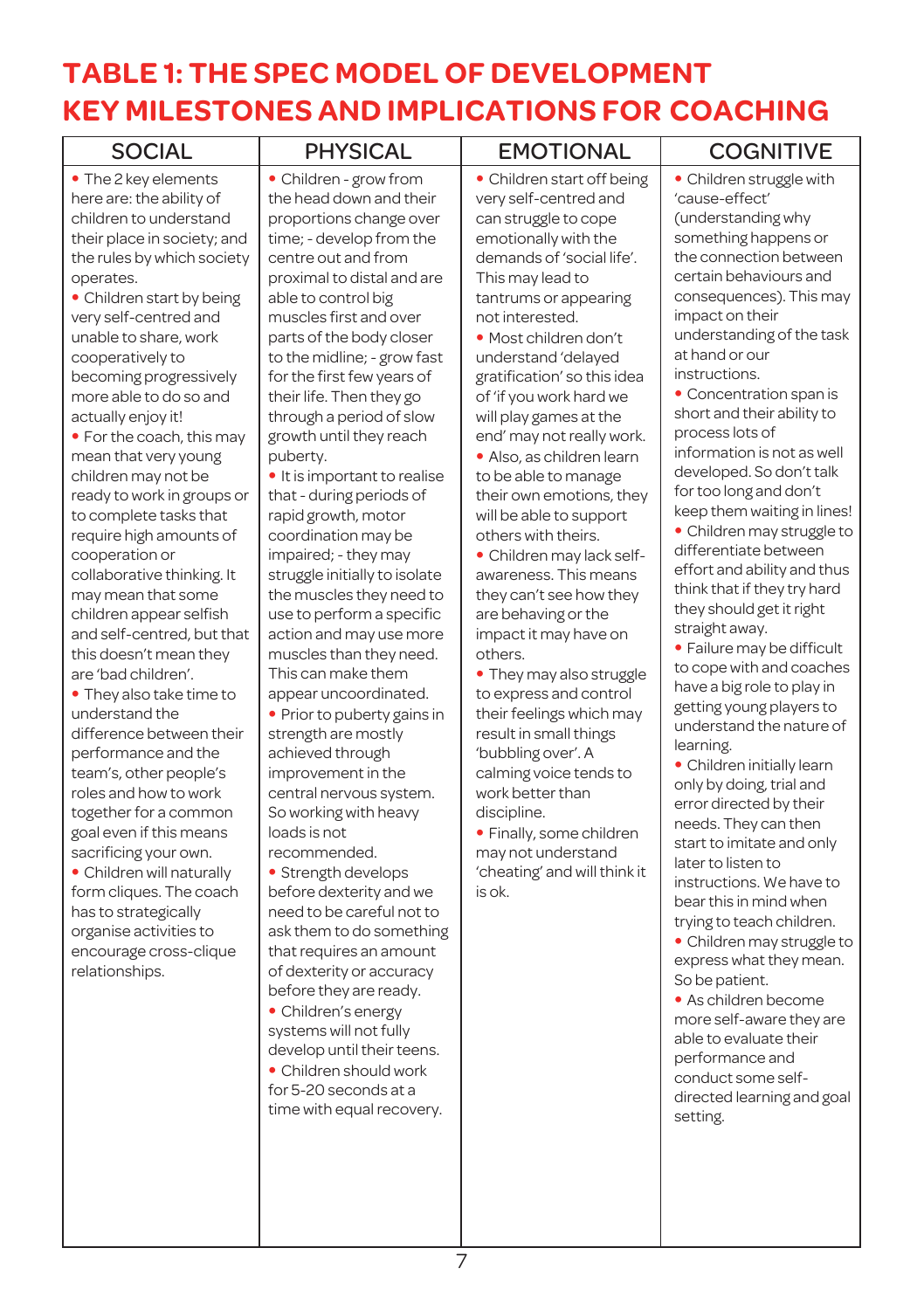## **THE 4 COACHING ZONES**

Maximum learning generally happens in the space just outside and above our current level of ability. We call this 'The Learning Zone'. However, the activities we set up for children we coach can sitin one of four zones:

• The Learning Zone: The task and/or the set up fall just above the comfort zone thus stretching the learner's current capacity and maximising learning.

• The Comfort Zone: The task and the set up are just below or at the current level of ability of the learner. Activities in the Comfort Zone, keep learners fairly happy and may serve to consolidate current skills and build a strong foundation for further learning. However, if the demand level does not increase over time, boredom will setin.

• The Boredom Zone: The task itself or the way the activity is set up leads to boredom and stagnation. No learning happens in the Boredom Zone.

• The Panic Zone: The task and/or the set up are too far away from the learner's current level of ability. As anxiety and eventually panic set in, learning will decrease. Being in the Panic Zone can also jeopardise future engagement with similar tasks due to negative associations.

Activities need to be set at the right level in all four beams so children spend as much time as possible in the learning zone (where they are mildly stretched and learning is enhanced).



Lara-Bercial (2012)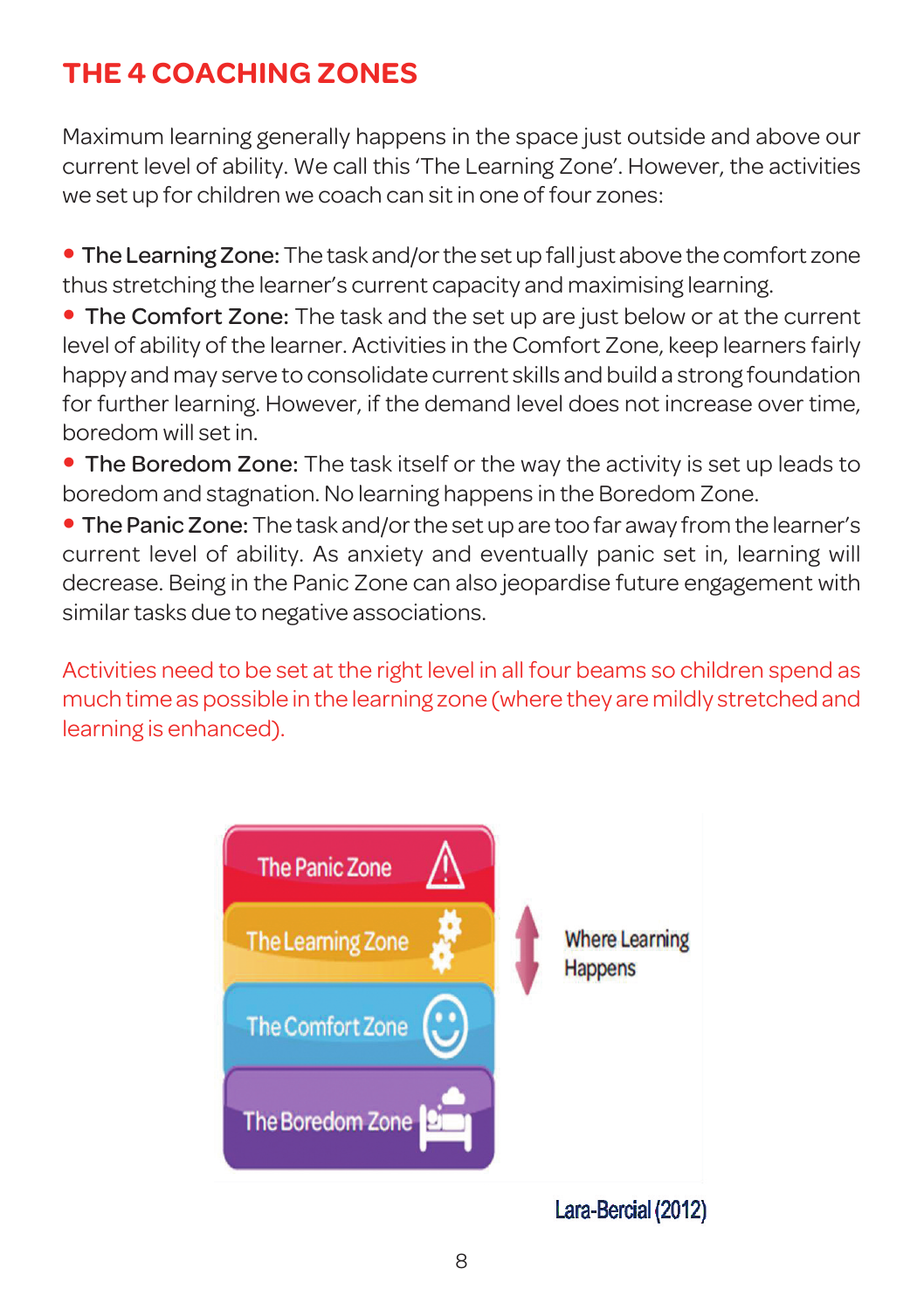## **ADAPTING ACTIVITIES TO DIFFERENT ABILITIES**

The level of challenge can be raised or lowered in any of the four beams. Although initially designed to enhance the inclusion of individuals with disabilities, the following is a quick introduction to the TREE and STEP models which will help you to be able to adapt your activities to suit the different levels of abilities of the children you coach.



• **Teaching/Instructional style:** • **Space:**

manual, verbal, practical, etc. example playing surface, distance

what people are allowed to do.... entitled as a use zones...

• **Environments:** • **Task:**

the physical place where the change action / objective / activity happens... scoring / system / speed....



**• Rules/Regulations:** between players/obstacles,

• **Equipment:** • **Equipment:**

ball type or size, player aids... ball type or size, player aids...

• **People:**

change numbers, player role, limitations/advantages...

## **TASK**

Think of two or three of your favourite drills.

Now, think of as many ways as possible in which you could modify these drills with the help of the TREE and STEP models. For each modification consider:

- Have you increased or lowered the level of challenge?
- Whom does this drill suit now?
- Do you feel comfortable implementing some (e.g. equipment) but not other (e.g. environment) changes?
- By using the TREE and STEP models you will become better at adapting activities to suit the different abilities of the children you coach, and engaging them more in the learning zone.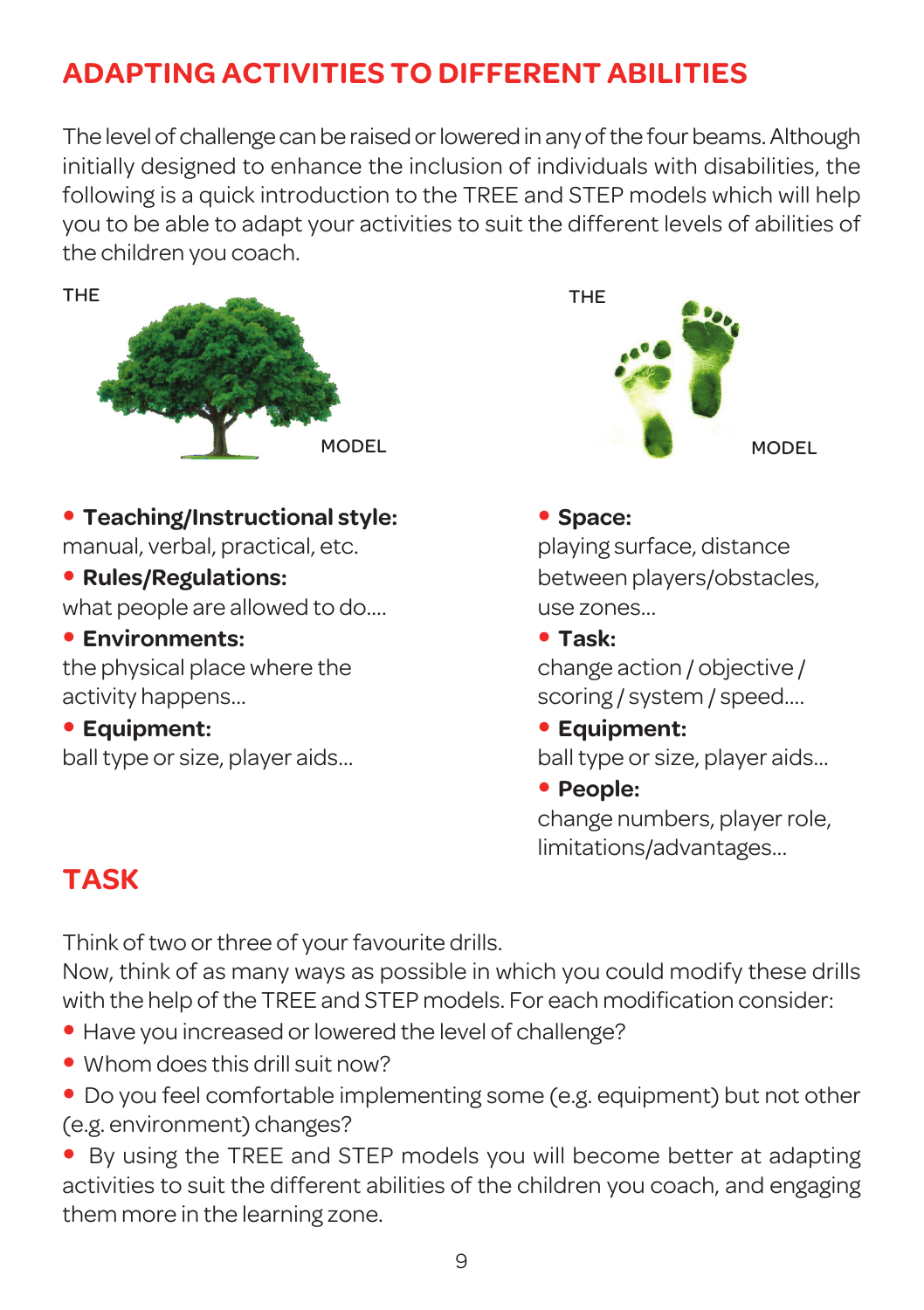## **YOUR COACHING TOOLKIT**

Are you making use of all your Coaching Tools?

The term "Coaching Toolkit" represents your personal set of resources, skills and abilities that you use to coach children. The figure belowoutlines and describes tools that are frequently used by coaches.



Demonstrations: A practical exhibition and explanation of how something works or is performed.

- Aims to provide a model
- Careful when choosing demonstrators
- Careful when demonstrating yourself
- Angle of demonstration
- Focus of demonstration
- Avoid distractions
- Check for understanding
- Useof videoimages

Explanations: A statement or rationale that clarifies something to someone.

- Simplify or 'chunk' the information to avoid overload (one or two points of focus at a time)
- Bring your body down to their level and relax (don't talk down to them or look threatening)
- Keep language positive, simple and unambiguous
- Provide opportunities to practice what has been explained
- Direct (and re-direct) attention to the important parts of the skill or tactic
- Help children to understand by creating images and cue words that they can use to build on previous experiences and skills
- Make tone of your voice exciting to grab their attention
- Humour engages people; Sarcasm turns them off
- Check for understanding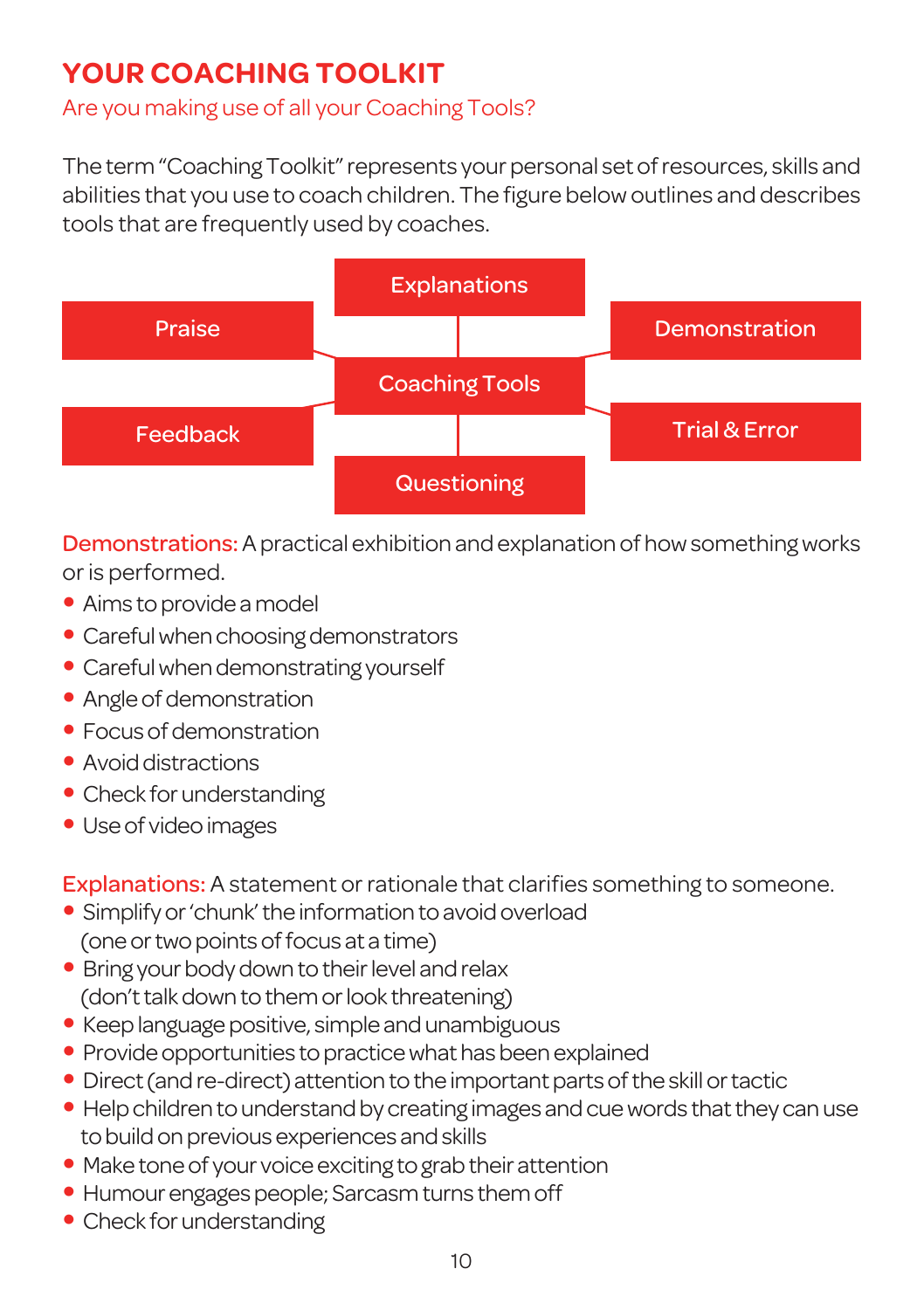Trial and Error: A process of letting children experiment with various methods of doing something until they find the most successful for them.

- Allow children to have a go (this will tell you where they are and help you decide what the focus should be)
- It also increases motivation
- It fosters initiative and self-driven learning
- Itpromotes self-awareness
- Combine it with questioning and feedback to turbo charge it

Questioning & Listening: Asking children questions and actively listening to what they say.

- Provides children a chance to work out the answer themselves
- $\bullet$  Fosters a sense of autonomy, trust and competence
- Blend with the background and take time to observe before asking questions
- Has to be focused and purposeful
- Phrased in a way they can understand exactly what you are asking them
- $\bullet$  Give them time to think about the answer
- Rather than show hands, get all of them to think and then pick someone to answer
- Support the build-up of the answer by same children or others
- Check everyone else understands the answer

Feedback: Statements that recognise good performances and provide reference points for improved ones.

- Internal: comes from own senses, thoughts and feelings
- External Feedback: comes from others or outside sources (i.e. video)
- $\bullet$  Focus on what they need to do to improve
- TACT Model (Lara-Bercial 2013)
	- T for Timing: immediate feedback is best, but time-constraints and mental readiness must be taken into account. If emotions are high... wait
	- A for Approach: positive two-way dialogue, direct vs indirect
	- C for Content: specific, balanced (+/-), solution orientated, avoid excessive detail
	- T for Tone: no scolding, remove high emotions

Praise: A way to reinforce positive behaviours.

- Focus on process also not only outcomes
- Avoid praising only for ability or intelligence. Instead praise also for effort, persistence, hard work, good strategies, not giving up, etc.
- Try to be specific, but do not overwhelm with detail
- Avoid praising someone while they are totally focused and in the zone (it will take them out of it).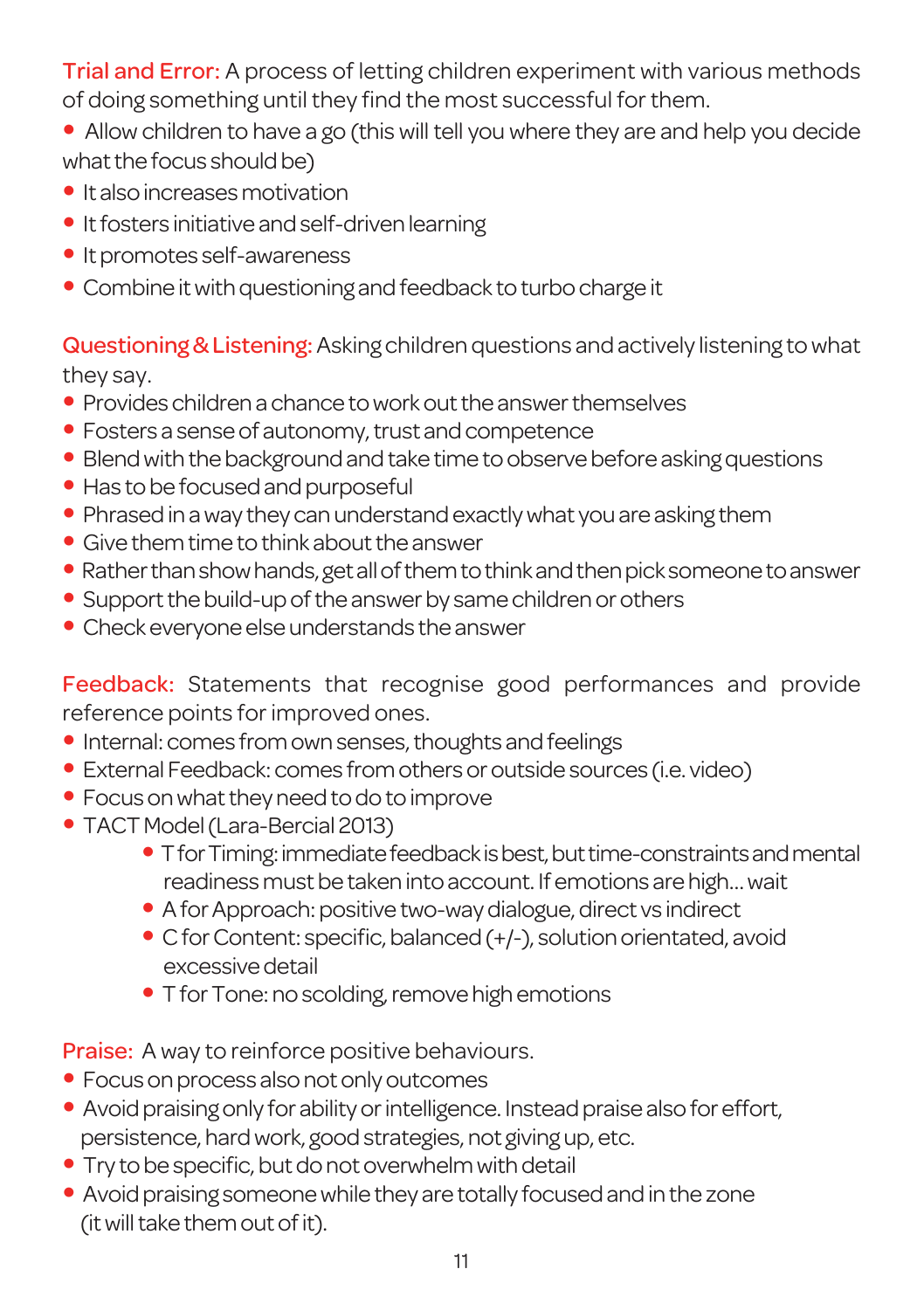## **LET'S GET REAL TASK 2 - MY COACHING TOOLKIT**

This task is about reviewing the components of the coaching toolkit and reflecting on howyou use them currently in your coaching andwhat you could do more of or dodifferently going forward.

| <b>Coaching Tools</b>                           | What do I already do well? | What could I do better? | What will I do to improve this<br>month? |
|-------------------------------------------------|----------------------------|-------------------------|------------------------------------------|
| <b>Demonstrations</b>                           |                            |                         |                                          |
| Explanations                                    |                            |                         |                                          |
| Trial & Error/<br>Set Up & Stand<br><b>Back</b> |                            |                         |                                          |
| Questioning &<br>Listening                      |                            |                         |                                          |
| Feedback                                        |                            |                         |                                          |
| Praise                                          |                            |                         |                                          |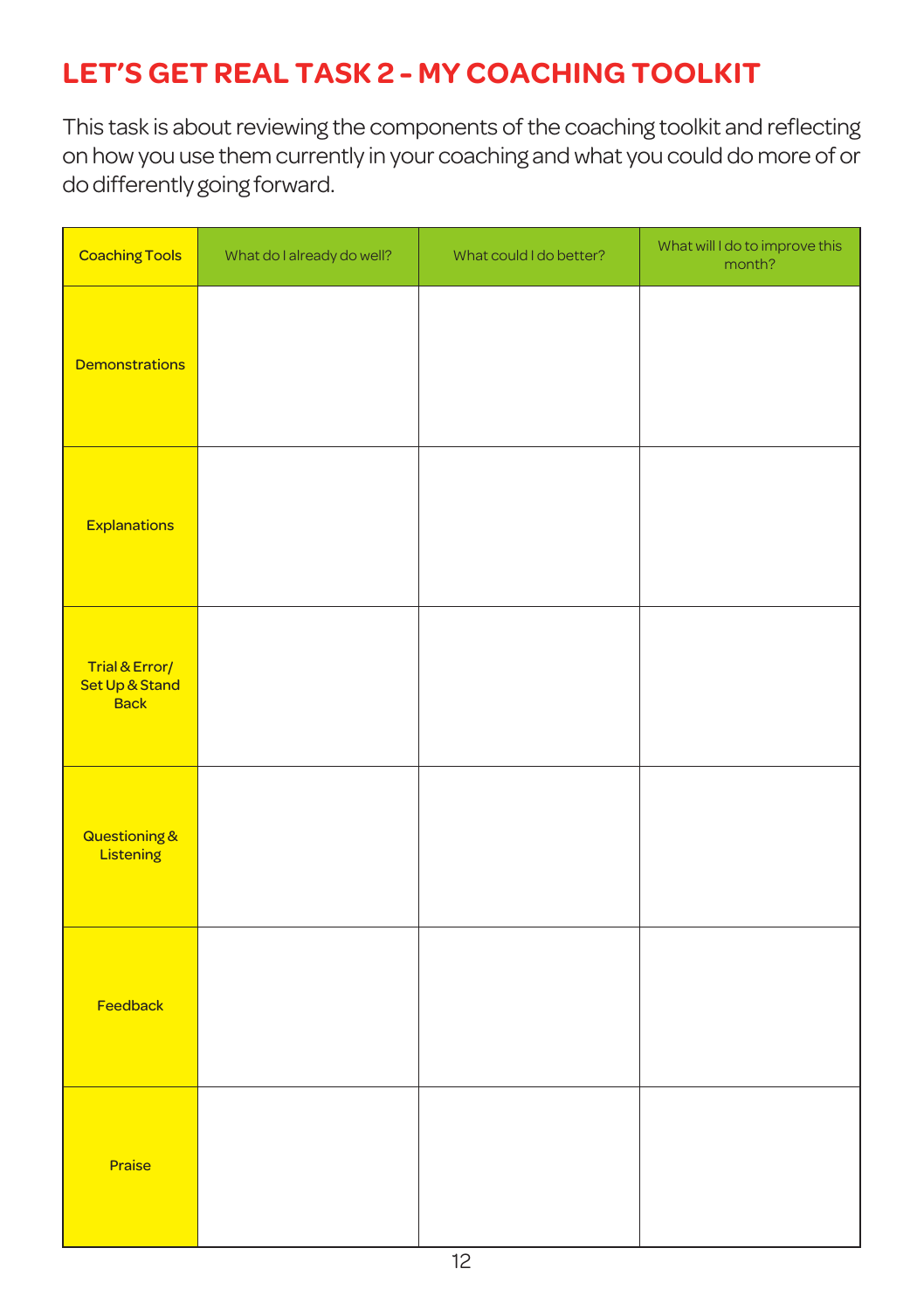## **POSITIVE BEHAVIOUR MANAGEMENT**

The Key is to Foster Positive Behaviours rather than Eradicating Negative Ones

Positive Behaviour Management is about fostering the behaviours we want to see rather than using a disciplinarian approach to stopping the negative ones (Fuller et al., 2009). It is also about understanding that some of these behaviours, while they can be seen as 'annoying and disrupting', are typical of children of a certain age and should be managed not punished so children can move on to the next stage of their development. Finally, coaches have to accept that a large part of behaviours exhibited by children during sessions and lessons can be managed through careful planning and design and by coaches becoming more proactive behaviour managers.

Figure 3 below summarises some key ideas around Positive Behaviour Management from the perspective of a proactive coach.

Positive Behaviour Management In a Nutshell

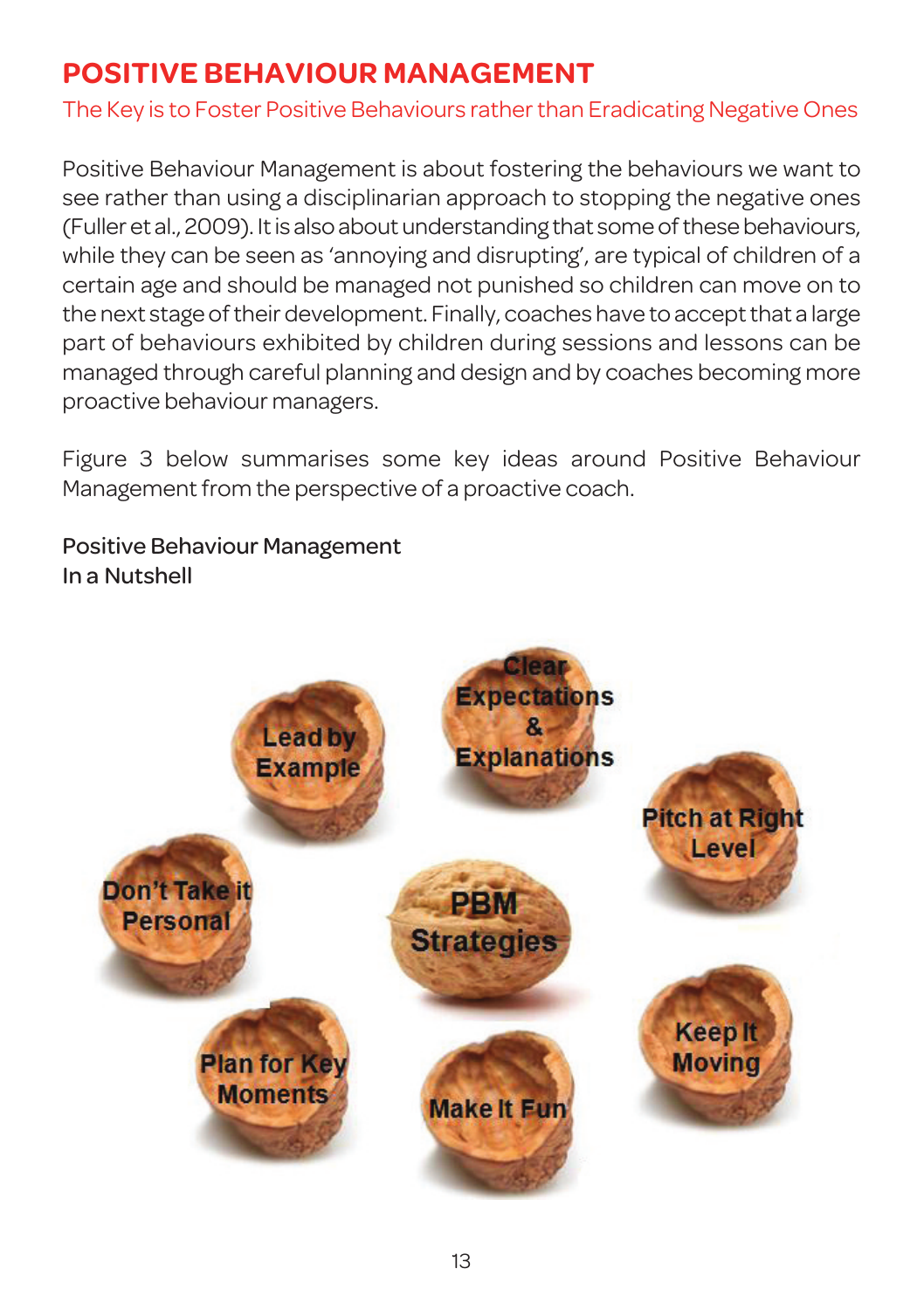## **LET'S GET REAL TASK 3 POSITIVE BEHAVIOUR TRACKING TOOL**

Use the PBM strategies to explore instances when the children you were coaching behaved reallywell orwhen you managed to turn a tricky situation into a resounding success. Then you will think of a couple of times when you didn't manage to get the best out of them. The key is to be able to identify why things happened and whether there is anything you could have done to steer them in a different direction.

| Think about two examples<br>of sessions or activities<br>when things went really well<br>or when you managed to<br>rescue a difficult<br>behavioural moment. | Describe what happened<br>from the moment you<br>walked into the venue.<br>What you did, what the<br>children did, anything<br>else relevant. | What do you think made<br>the biggest difference<br>from those things you<br>had control over (things<br>that you did using the<br>PBM strategies)?            | What are the key learning<br>points you can take away<br>and try to replicate next<br>time you are doing<br>a session? |
|--------------------------------------------------------------------------------------------------------------------------------------------------------------|-----------------------------------------------------------------------------------------------------------------------------------------------|----------------------------------------------------------------------------------------------------------------------------------------------------------------|------------------------------------------------------------------------------------------------------------------------|
| Situation 1                                                                                                                                                  |                                                                                                                                               |                                                                                                                                                                |                                                                                                                        |
| Situation 2                                                                                                                                                  |                                                                                                                                               |                                                                                                                                                                |                                                                                                                        |
| Now think about two<br>situations when it didn't<br>quite work and things got<br>a bit heated and silly.                                                     | Describe what happened<br>from the moment you<br>walked into the venue.<br>What you did, what the<br>children did, anything<br>else relevant. | Was there anything from<br>those things you had<br>control over (things that<br>you did) that could have<br>had a negative effect using<br>the PBM strategies? | What are the key learning<br>points you can take away<br>and try to avoid/do next<br>time you are doing<br>a session?  |
| Situation 1                                                                                                                                                  |                                                                                                                                               |                                                                                                                                                                |                                                                                                                        |
| Situation 2                                                                                                                                                  |                                                                                                                                               |                                                                                                                                                                |                                                                                                                        |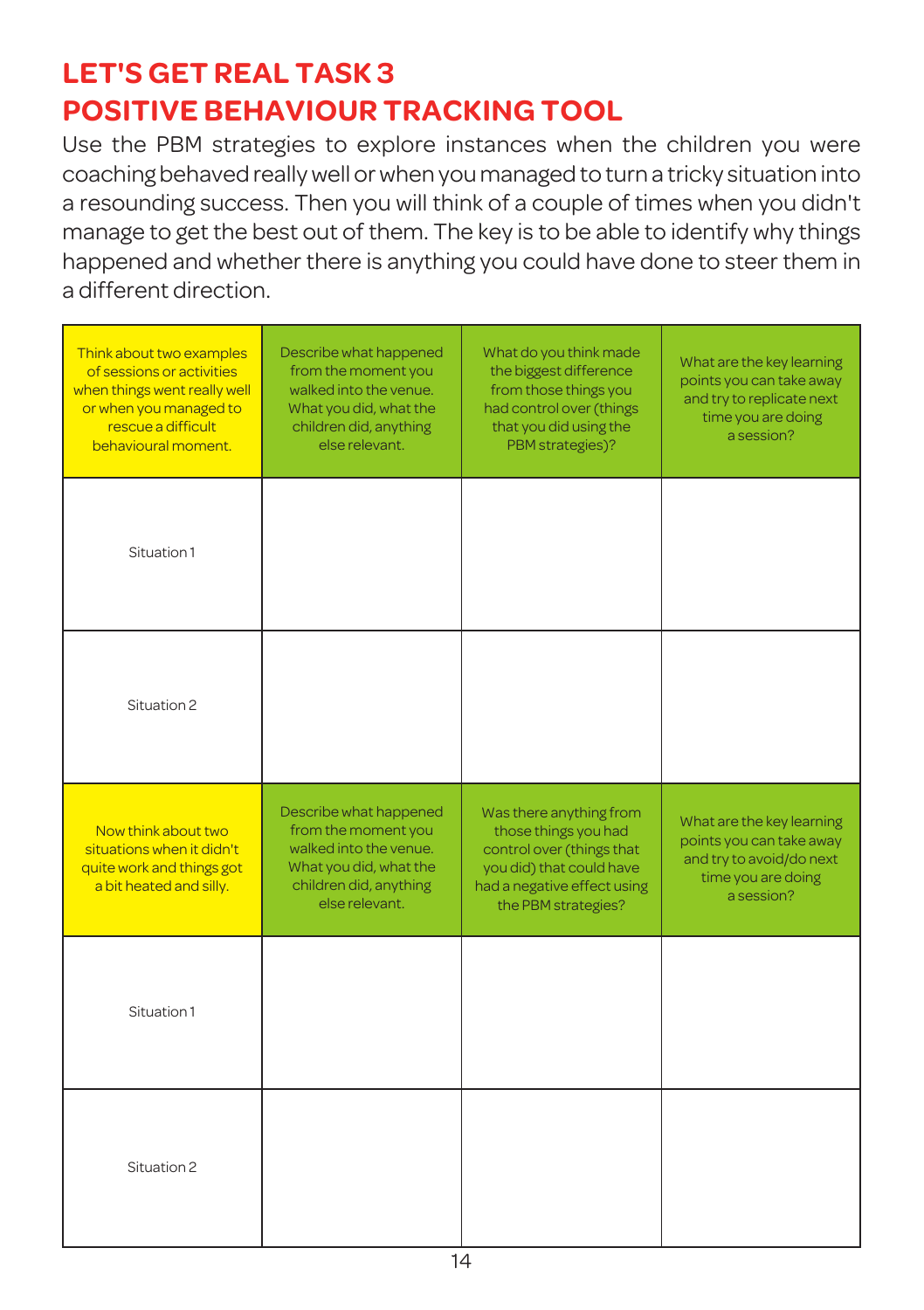## **MY CHILD-PROOF COACHING CHECKLIST**

| Theme / Item                                                       | $\mathbf{\large \textcolor{black}{\textcolor{black}{\mathbf{\large c}}}}$ | G | I will continue to | I will start to | I will stop |
|--------------------------------------------------------------------|---------------------------------------------------------------------------|---|--------------------|-----------------|-------------|
|                                                                    |                                                                           |   |                    |                 |             |
| consider children's<br>developmental needs and<br>plan accordingly |                                                                           |   |                    |                 |             |
| keep children in the learning<br>zone most of the time             |                                                                           |   |                    |                 |             |
| tailor my communication to<br>the level of the children            |                                                                           |   |                    |                 |             |
| use a range of coaching tools<br>to facilitate learning            |                                                                           |   |                    |                 |             |
| proactively foster positive<br>behaviours                          |                                                                           |   |                    |                 |             |